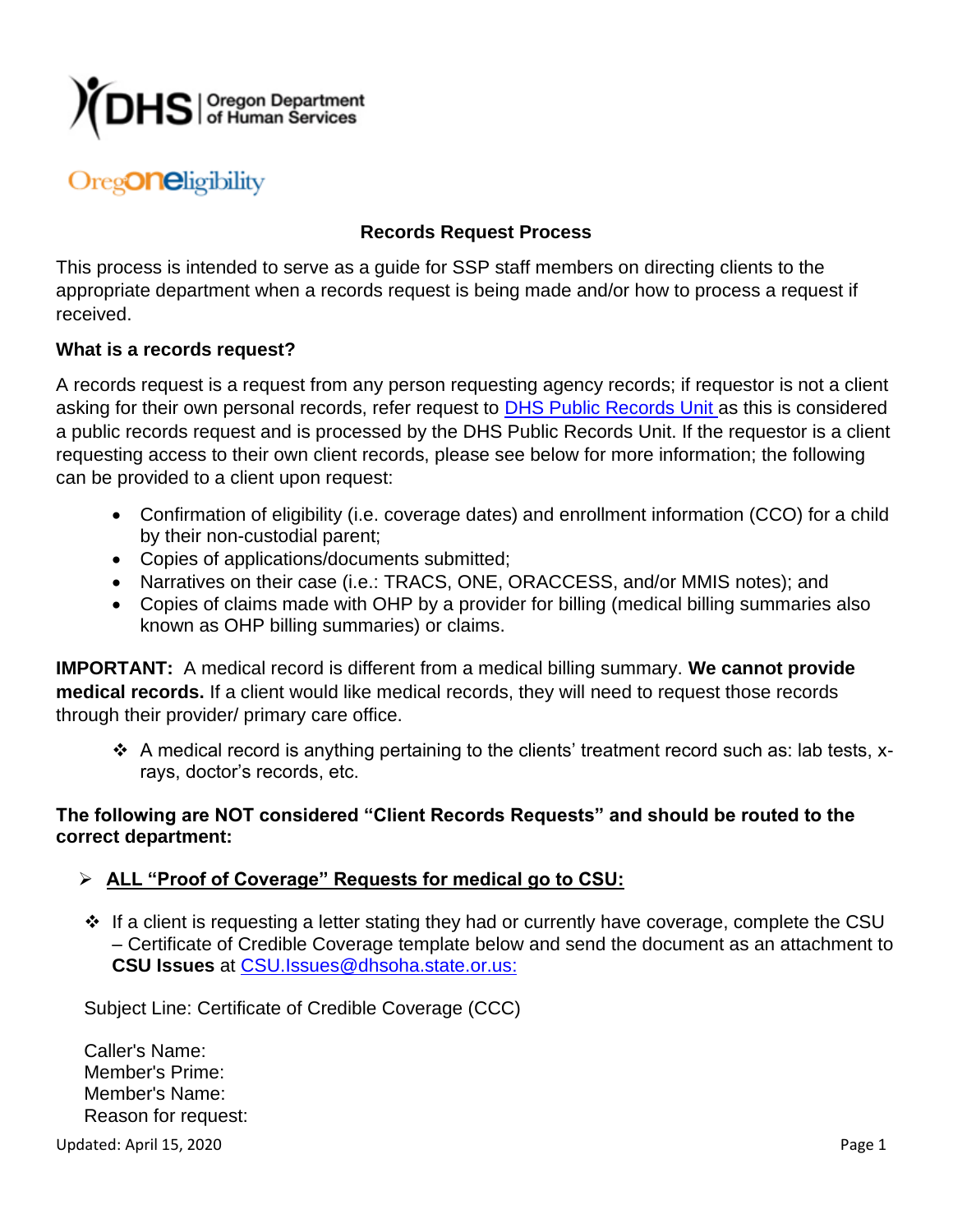Mailing Address:

- ❖ Please ensure the subject line of your email says, "Proof of Coverage" or "Certificate of Credible Coverage". This will allow for the request to be easily identified and processed with the urgency required.
	- o Reasons a client might request a certificate of credible coverage: Client is scheduled for a court hearing, was sent to collections, needs to provide proof of insurance to employer and/or other third-party liability insurance, etc.

## ➢ **ALL "Personal Injury Liens (PIL)" go to OPAR PIL UNIT:**

- ❖ If a client has been involved in a car accident and needs to make a report to coordinate billing with auto insurance, please continue to route those requests to the Personal Injury Liens (PIL) department at 800-377-3841 or 503-378-4514.
	- $\circ$  The caller also has the ability of reporting an accident by going online to the Personal [Injury Liens web form](https://www.oregon.gov/dhs/business-services/opar/pages/faq-pil.aspx) and selecting "Report to PIL Now" on the top right corner.

Staff can provide the following website to clients:<https://apps.oregon.gov/OPAR/PIL/>

# **PROCEDURE**

#### **How to process an OHP records request that comes in via phone, email,** t**or fax**:

If you receive a call or are processing an email or fax, we must first identify the type of request that is being made in order to route it to the correct Public Records Unit; DHS or OHA.

## ➢ OHP **NARRATIVE/ELIGIBILITY** matters go to **DHS Records Unit:**

1. If the client is requesting additional case file information such as copies of narratives, and/or applications and other documents submitted, refer the client to the [DHS Public Records Unit](https://www.oregon.gov/DHS/Pages/RecordRequests.aspx) web portal, email address [dhs.recordsrequest@dhsoha.state.or.us](mailto:dhs.recordsrequest@dhsoha.state.or.us) or phone number 503-945- 5617. If you receive a request via email or task, forward to the DHS Public Records Unit email address notated above.

## ➢ B**ILLING SUMMARY REQUESTS** go to **OHA Records Unit:**

- 2. If the client is requesting OHP billing records or claims (**billing statements**), refer the client to [OHA Public Records Unit](https://www.oregon.gov/oha/ERD/Pages/Records.aspx) web portal; email address [OHA.PublicRecords@dhsoha.state.or.us.](mailto:OHA.PublicRecords@dhsoha.state.or.us)
	- ❖ If the client doesn't have internet access or would prefer an alternative format/language, please have the individual contact:
		- o Public Records Coordinator at 503-947-5593.
	- ❖ If you receive a request via email or task, forward to the OHA Public Records Unit email address notated above.

## ➢ **Combined OHP NARRATIVE/ELIGIBILITY** & **BILLING SUMMARIES** matters go to **DHS:**